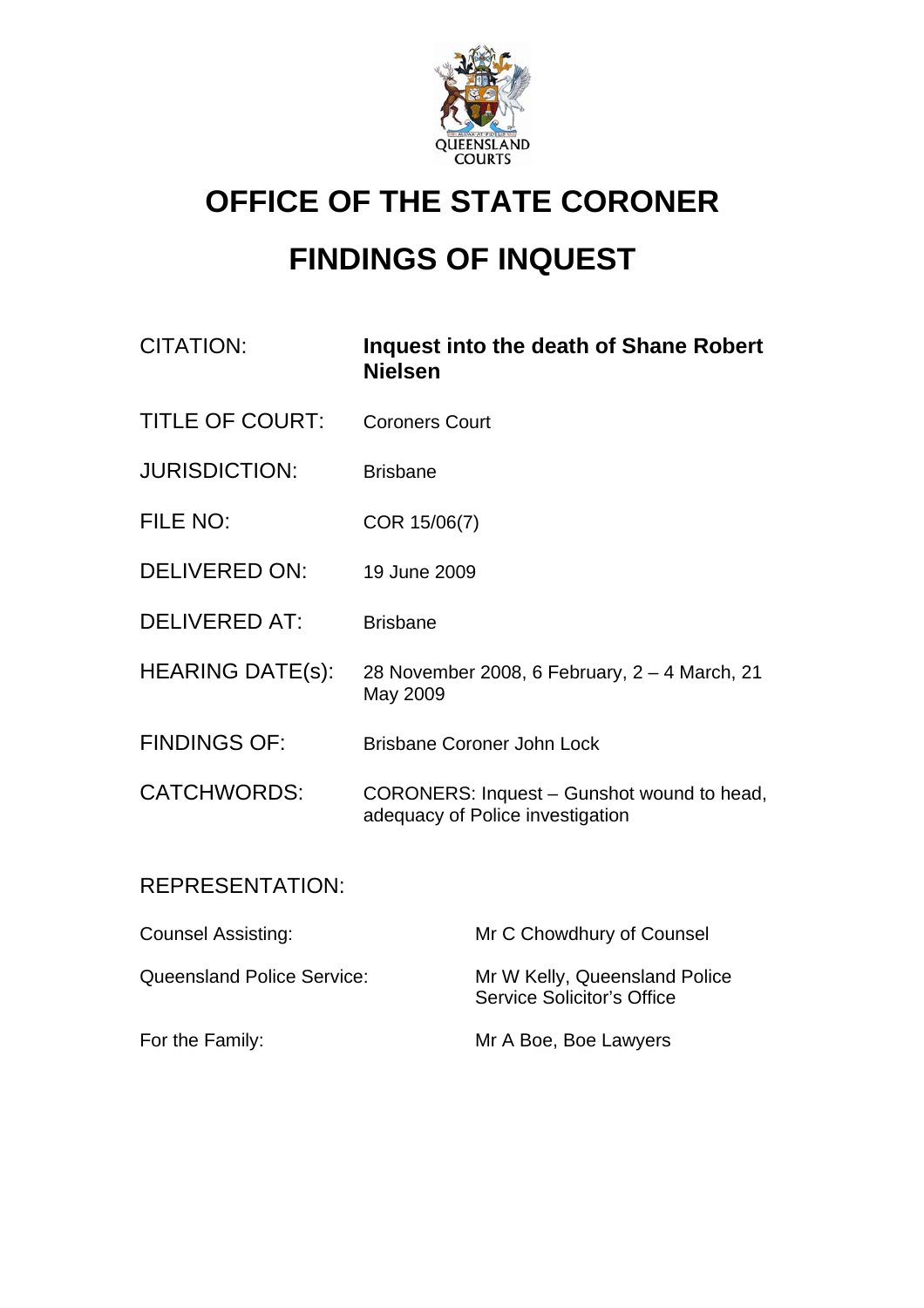## **CORONER'S FINDINGS AND DECISION**

- 1. These are my findings in relation to the death of Shane Robert Nielsen who died at 26 Mellino Drive, Morayfield from a gunshot wound to the head. On 1 January 2006 Margaret Nielsen found her son Shane Nielsen slumped in his lounge room chair with a gun across his lap and blood coming from his left side of his head. The circumstances of his death were investigated by police. The initial police investigation concluded that Mr Nielsen had taken his own life. Further investigations were conducted by police for the Coroner. This inquest will examine the adequacy of the police investigation and try to determine whether Mr Nielsen committed suicide or whether he has been murdered, as is thought to be the case by his family.
- 2. These findings seek to explain how the death occurred and consider whether any changes to policies or practices could improve investigations in the future and thereby give added confidence in the administration of justice where deaths occur in similar circumstances in the future. Section 45 of the *Coroners Act 2003* ("the Act") provides that when an inquest is held into a death, the coroner's written findings must be given to the family of the person who died and to each of the persons or organisations granted leave to appear at the inquest. These findings will be distributed in accordance with the requirements of the Act and also placed on the website of the Office of the State Coroner.

## **The scope of the Coroner's inquiry and findings**

- 3. A coroner has jurisdiction to inquire into the cause and the circumstances of a reportable death. If possible he/she is required to find:
	- a) whether a death in fact happened;
	- b) the identity of the deceased;
	- c) when, where and how the death occurred; and
	- d) what caused the person to die.
- 4. There has been considerable litigation concerning the extent of a coroner's jurisdiction to inquire into the circumstances of a death. The authorities clearly establish that the scope of an inquest goes beyond merely establishing the medical cause of death.
- 5. An inquest is not a trial between opposing parties but an inquiry into the death. In a leading English case it was described in this way:- *"It is an inquisitorial process, a process of investigation quite unlike a criminal trial where the prosecutor accuses and the accused defends… The function of an inquest is to seek out and record as many of the facts concerning the death as the public interest requires."* [1](#page-1-0)

<span id="page-1-0"></span><sup>1</sup> *R v South London Coroner; ex parte Thompson* (1982) 126 S.J. 625

Findings into the death of Shane Robert Nielsen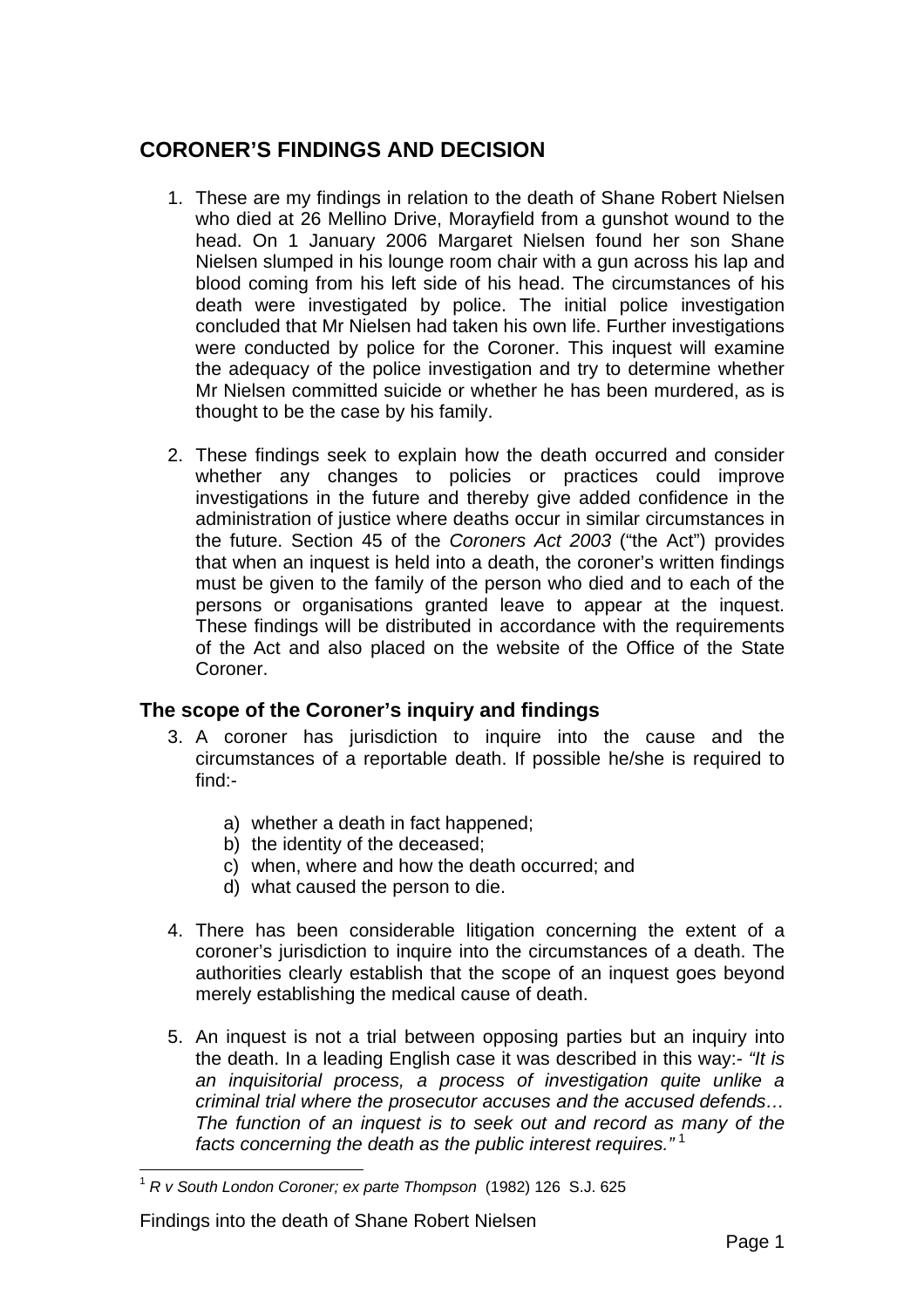6. The focus is on discovering what happened, not on ascribing guilt, attributing blame or apportioning liability. The purpose is to inform the family and the public of how the death occurred with a view to reducing the likelihood of similar deaths. As a result, the Act authorises a coroner to make preventive recommendations concerning public health or safety, the administration of justice or ways to prevent deaths from happening in similar circumstances in future. $2$  However, a coroner must not include in the findings or any comments or recommendations, statements that a person is or maybe guilty of an offence or is or maybe civilly liable for something.<sup>[3](#page-2-1)</sup>

#### **The Admissibility of Evidence and the Standard of Proof**

- 7. Proceedings in a coroner's court are not bound by the rules of evidence because the Act provides that the court "*may inform itself in*  any way it considers appropriate.<sup>"[4](#page-2-2)</sup> That does not mean that any and every piece of information however unreliable will be admitted into evidence and acted upon. However, it does give a coroner greater scope to receive information that may not be admissible in other proceedings and to have regard to its origin or source when determining what weight should be given to the information.
- 8. This flexibility has been explained as a consequence of an inquest being a fact-finding exercise rather than a means of apportioning guilt. As already stated, it is an inquiry rather than a trial. If a witness refuses to give oral evidence at an inquest because the evidence would tend to incriminate the person, the coroner may require the witness to give evidence that would tend to incriminate the witness if satisfied it is in the public interest to do so. The evidence, when given (and any derivative evidence) is not admissible against the witness in any other proceeding, other than a proceeding for perjury.<sup>[5](#page-2-3)</sup>
- 9. A coroner should apply the civil standard of proof, namely the balance of probabilities but the approach referred to as the *Briginshaw* sliding scale is applicable.<sup>[6](#page-2-4)</sup> This means that the more significant the issue to be determined, the more serious an allegation or the more inherently unlikely an occurrence, the clearer and more persuasive the evidence needed for the trier of fact to be sufficiently satisfied that it has been proven to the civil standard.<sup>[7](#page-2-5)</sup>
- 10. It is also clear that a coroner is obliged to comply with the rules of natural justice and to act judicially. $8$  This means that no findings

 $\overline{a}$  $2$  Section 46 of the Act

<span id="page-2-1"></span><span id="page-2-0"></span> $3$  Sections 45(5) and 46(3) of the Act

 $4$  Section 37(1) of the Act

<span id="page-2-2"></span><sup>&</sup>lt;sup>5</sup> Section 39 of the Act

<span id="page-2-6"></span><span id="page-2-5"></span>

<span id="page-2-4"></span><span id="page-2-3"></span> $^6$  Anderson v Blashki [1993] 2 VR 89 at 96 per Gobbo J<br>
<sup>7</sup> Briginshaw v Briginshaw (1938) 60 CLR 336 at 361 per Sir Owen Dixon J<br>
<sup>8</sup> Harmsworth v State Coroner [1989] VR 989 at 994 and see a useful discussion of the i in Freckelton I., "Inquest Law" in *The inquest handbook*, Selby H., Federation Press, 1998 at 13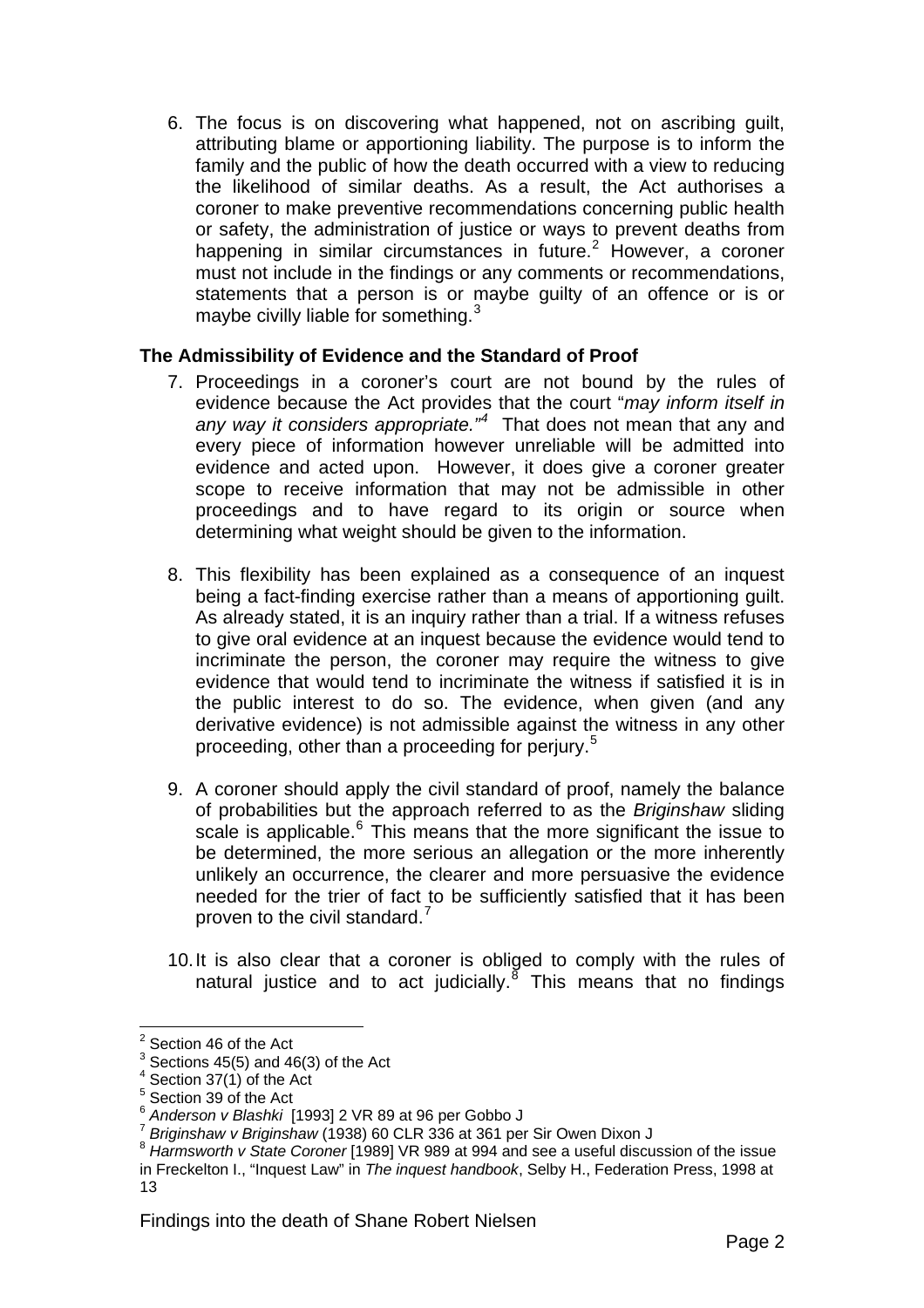adverse to the interest of any party may be made without that party first being given a right to be heard in opposition to that finding. As *Annetts v McCann[9](#page-3-0)* makes clear that includes being given an opportunity to make submissions against findings that might be damaging to the reputation of any individual or organisation.

11. If, from information obtained at an inquest or during the investigation, a coroner reasonably suspects a person has committed a criminal offence, the coroner must give the information to the Director of Public Prosecutions in the case of an indictable offence, and to the chief executive of the department which administers legislation creating an offence which is not indictable.[10](#page-3-1)

## **The Evidence**

#### **Background evidence**

- 12. It is not necessary to repeat or summarise all of the information contained in the exhibits and from the oral evidence given, but I will refer to what I consider to be the more important parts of the evidence.
- 13. Shane Robert Nielsen was found located on a lounge chair of his residence deceased with a sawn-off 22 calibre rifle resting on his lap. A single gunshot wound to the left side of his head was seen. No suicide note was found. Mr Nielsen was known to be right handed. Despite these factors attending police considered it was likely to be a selfinflicted injury. His family have concerns about the police investigation and the conclusions drawn and believe that a third or third parties were involved in his death. The family did not believe he committed suicide. A few days after his death his mother Mrs Margaret Nielsen found a note<sup>[11](#page-3-2)</sup> in a safe which said:

*If anything happens people to check are* 

- *1. Nick from the Finks Gold Coast A.K.A Nick the Knife, he was Blondies running buddy*
- *2. Rebels mainly Gold Coast chapter & Max life member from Sunshine Coast & Jimmy Bossman's mate on card ex Rebel but still tight. Bossman & Juels*
- 14. It is apparent from what is subsequently now known that "Nick the Knife" is Nicholas John Forbes, "Bossman" is Daryelle Dixon and "Juels" is Julian Cruikshank. The note makes reference to the Finks and the Rebels which are known outlaw motor cycle gangs. The evidence shows that there is also a clear association, perhaps on the fringes, between Shane with elements of these outlaw motor cycle gangs. The inquest heard from a number of witnesses, but as will be apparent others were not so ready to cooperate with the initial investigation and have been

 $\overline{a}$ 9 (1990) 65 ALJR 167 at 168

<span id="page-3-1"></span><span id="page-3-0"></span> $10^{10}$  Section 48(2) of the Act<br><sup>11</sup> See exhibit E1

<span id="page-3-2"></span>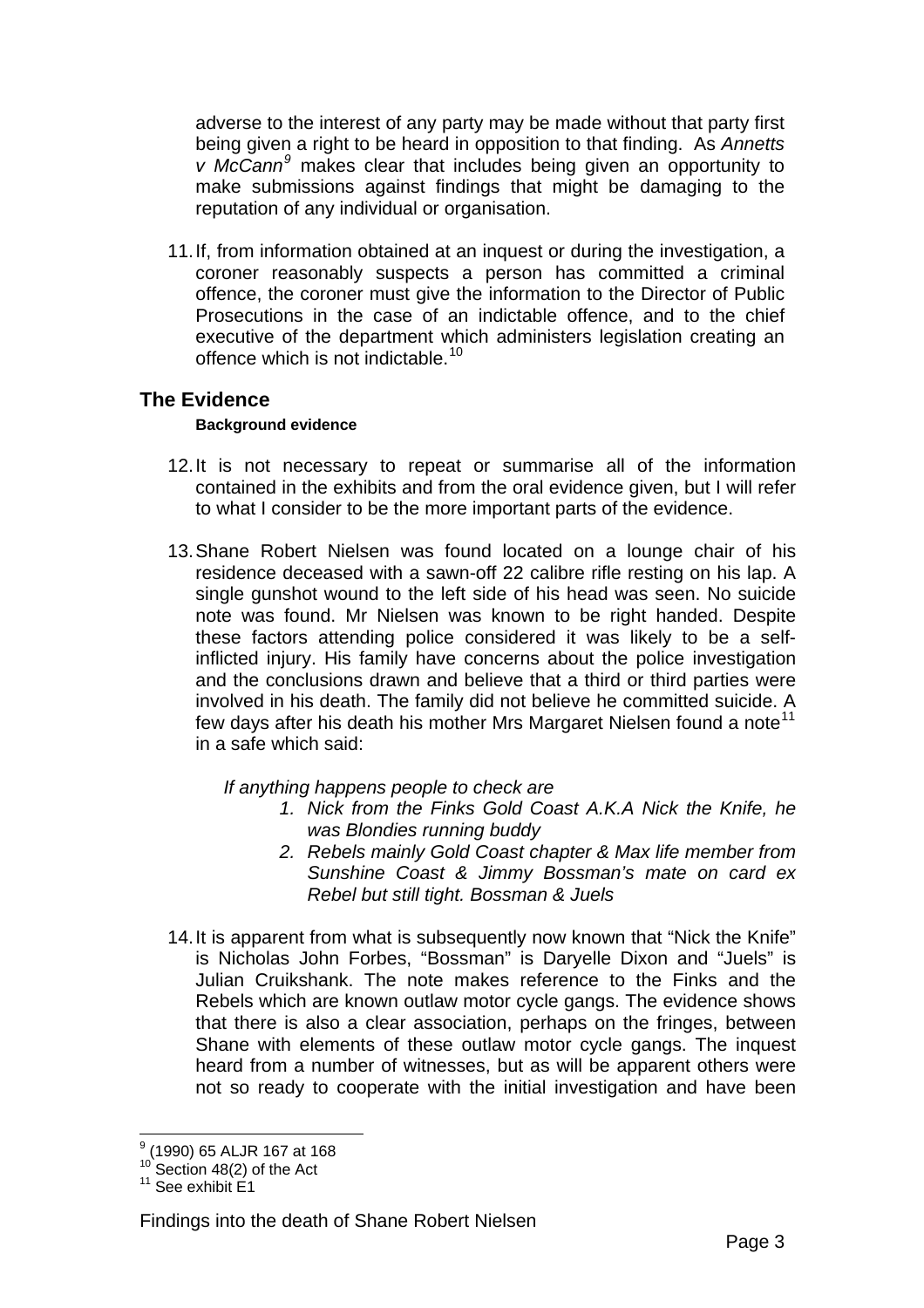difficult to locate to be served with a summons to attend and give evidence.

- 15. I will deal with some of the background personal information about Shane Nielsen that has mainly been gleaned from his parents. Shane Nielsen was 33 years old. His father Geoffrey Nielsen provided a statement<sup>[12](#page-4-0)</sup> and gave telephone evidence as he was ill. His mother, Margaret Neilson gave 3 statements and also gave evidence. Mrs Nielsen in particular has been diligent and persistent in wanting her son's death investigated. The first statement she gave was to Police and is dated 16 March  $2006$ .<sup>[13](#page-4-1)</sup> The second and third statements were drawn up by her lawyers and provided to the Coroner and were dated 28 November 2008<sup>[14](#page-4-2)</sup> and 20 February 2009<sup>[15](#page-4-3)</sup> respectively.
- 16. Mrs Nielsen reports that Shane was a large man and this is apparent from photographs taken at the scene and noted in the autopsy examination. His friends used the nickname "Largie" for him. He had not been able to work full-time for approximately 14 years and was on a Newstart Allowance. Shane had lived in the rented premises where he was found deceased for some four years. He had moved into the house with his girlfriend Candy Reardon however they had broken up the year before his death and he lived there alone since then.
- 17. His family, consisting of his mother and father, apparently saw Shane most days, particularly so in the last six months before his death. He would come over and do a few odd jobs at their house. He was a heavy drinker. Mrs Nielsen said that he and his father would often share a carton of beer in the afternoon and he might drink  $7 - 8$  Bourbon and coke cans before going home. Mrs Nielsen understood he would drink more at home. She said that Shane was against illicit drugs and was surprised to hear from his friends that he was using drugs such as "Ice".
- 18. Shane had a number of friends on the Gold Coast and would spend a lot of time there. This also changed in that in the six months prior to his death he went there less often. One of his close friends was Jason Beveridge but he also associated with Bryce Coster, Darryelle Dixon, Julian Cruikshank and others. The Arundel Tavern was a favourite meeting place and associates of or members of the Rebels Motorcycle Club often attended. Dixon was apparently a former member of the Rebels and it appears Shane was on the fringe of the group and Dixon was reportedly planning to bring Shane along into the membership.
- 19. Six months prior to his death it is evident from various sources that Shane was a victim in a home invasion where he was tied up with electrical tape. He was pistol whipped. The person who was reportedly being targeted was "Nick the Knife" and he unexpectedly arrived and

<sup>&</sup>lt;sup>12</sup> Exhibit C13A

<span id="page-4-1"></span><span id="page-4-0"></span><sup>&</sup>lt;sup>13</sup> Exhibit C14

<span id="page-4-2"></span><sup>&</sup>lt;sup>14</sup> Exhibit E6

<span id="page-4-3"></span><sup>&</sup>lt;sup>15</sup> Exhibit C14 A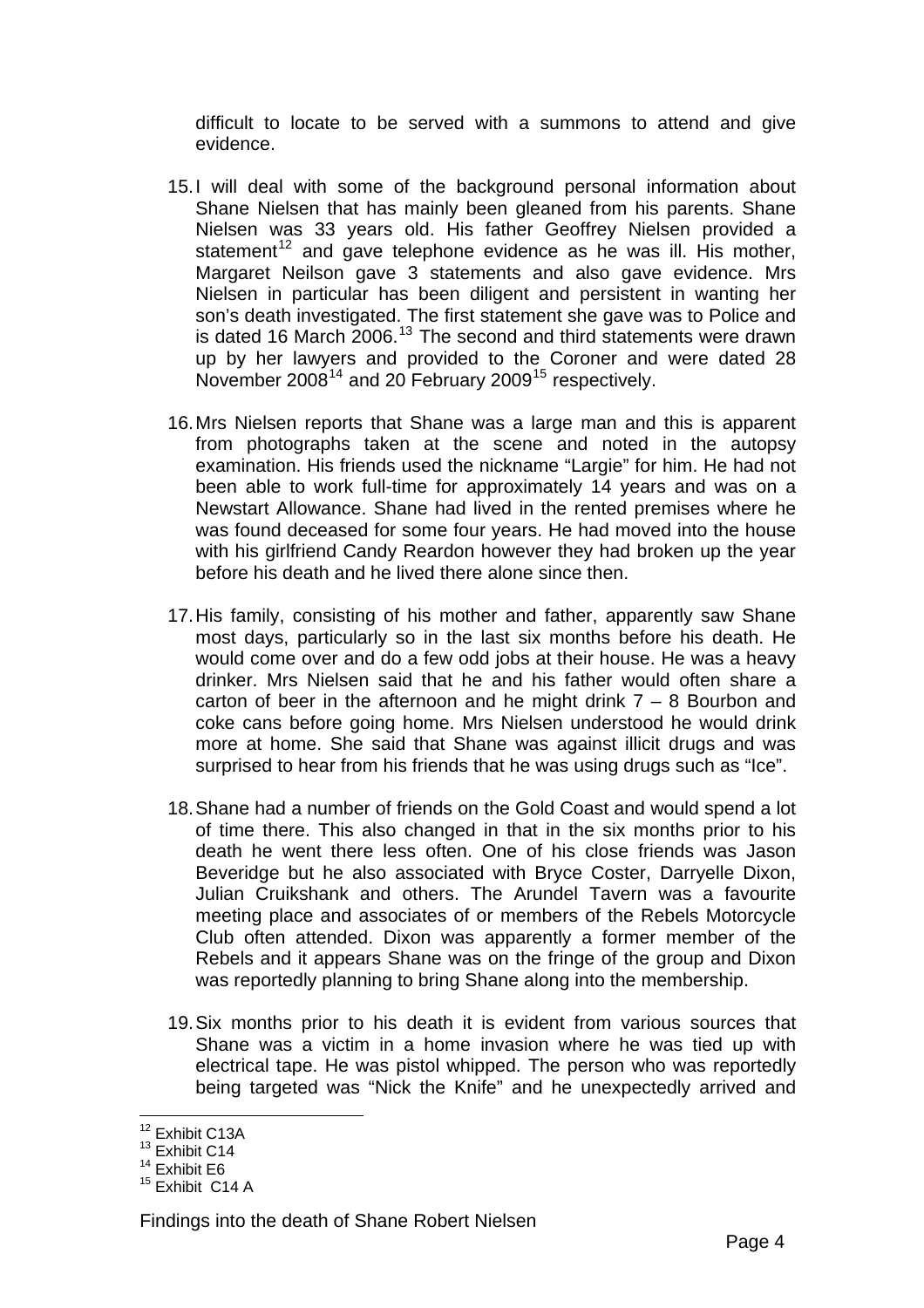was severely beaten. Nick was associated with the Finks Motorcycle Club. A person known as "Titi Boy" was also beaten. A Stephen Walton was allegedly one of the assailants. He was with the Rebels. The incident was not reported to Police.<sup>[16](#page-5-0)</sup>

- 20. On 14 August 2005 Shane was at the house of his friend Darryelle Dixon at Gaven. In a statement Shane gave to police he also says Julian Cruikshank was present. He had spent much of the weekend with them and others. At about 9.15pm Shane stated he was in the garage when he heard a lot of shouting and he heard gun shots. He hid for a while until police arrived. Stephen Walton was killed. Kris Dixon told police that he had been responsible for Mr Walton's death and he was charged with his murder. Monitoring of telephone calls made by Kris Dixon whilst he was in prison indicated that he was taking the blame for his brother, Darryelle, and he later gave an interview to police which stated Darryelle was the person who shot Walton. There was other corroborating evidence that Darryelle Dixon was involved and he was subsequently charged with murder. The proceedings against Darryelle Dixon were later discontinued. Issues of negativing self defence may have been raised.<sup>[17](#page-5-1)</sup>
- 21. Geoffrey Nielsen was aware that his son and Darryelle Dixon were apparently friends. In his statement he refers to a meeting of the Arundel Tavern where Mr Dixon tried to get Geoffrey Nielsen to lend him money to be secured over the Nielsen's house because his (Dixon) funds were frozen and he needed to pay legal costs. His son Shane was very supportive of this at the time. Geoffrey refused and although there were no threatening words or behaviour from Mr Dixon he thought Mr Dixon was unhappy with his decision.
- 22. Mr Nielsen also thought that Shane's association with Mr Dixon could have something to do with his son's death. Mrs Nielsen recalls she said so directly to Mr Dixon shortly after his death although Mr Nielsen does not recall his wife having that conversation. Mr Nielsen thought that Shane was "running scared" and this was why he stopped going to the Gold Coast as much as he did. Despite reports to the contrary, Shane's father did not agree that Shane was drinking any more than usual nor had he been told of any specific threats. Shane had an old revolver which had belonged to Mr Nielsen but it was 100 years old did not work. He had been told by a Shane that he organised to get a gun from the Gold Coast and thought he had got it from Jason Beveridge and it was a Ruger 357.
- 23. Mr Nielsen was aware that his wife lent Shane some \$80,000.00 and Shane was lending money to others. Mrs Nielsen says she inherited some money when her mother passed away. She says that about

<span id="page-5-0"></span> $16$  Information gleaned from the statements of Jason Beveridge(see exhibit C5), Bryce Coster (see exhibit C6) and Geoffrey Nielsen (see exhibit C13A)

<span id="page-5-1"></span>The statement given by Shane Nielsen was exhibit C15. The balance of information was contained in a brief to the Southern Coroner regarding the death of Mr Walton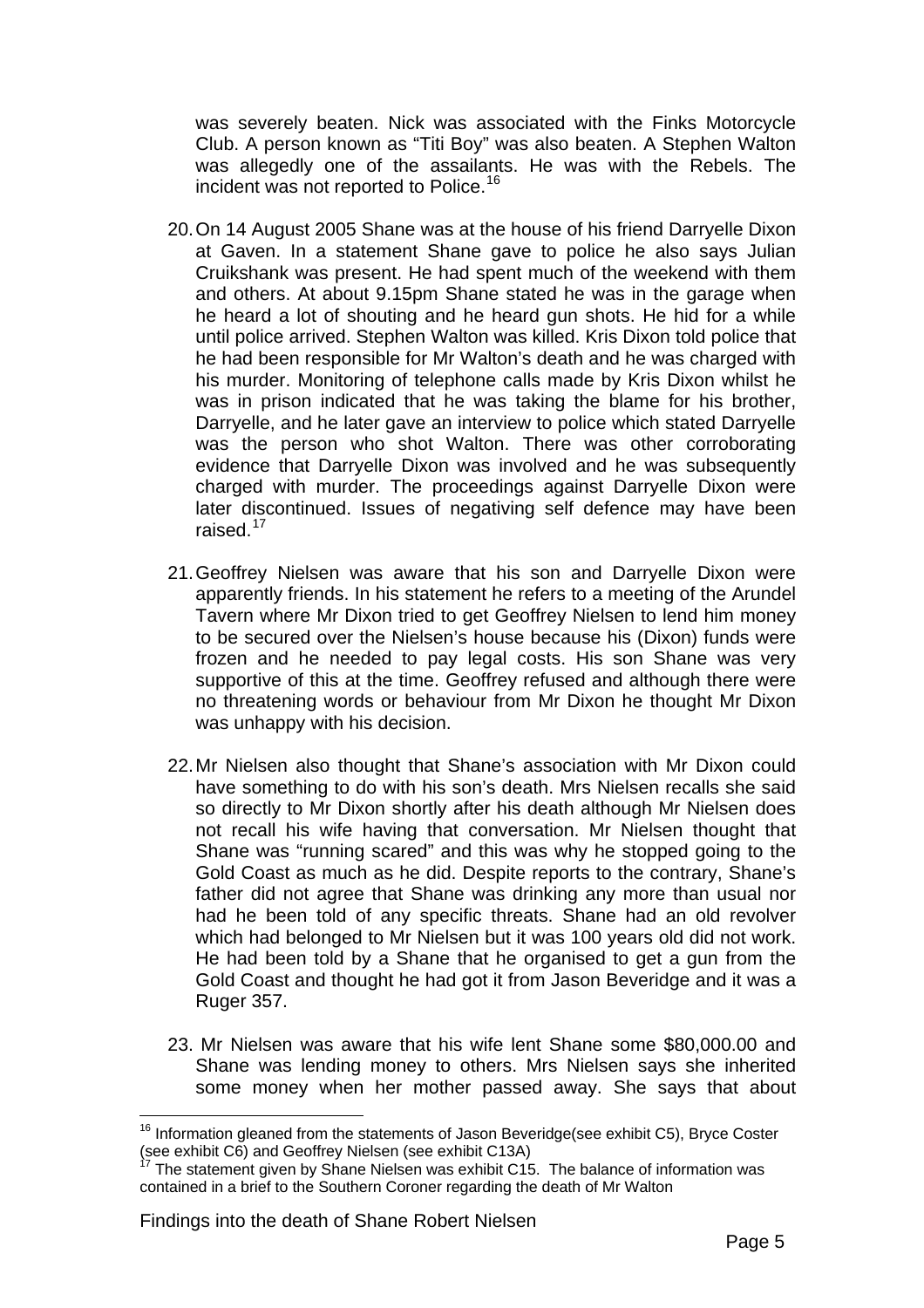\$100,000.00 of this money found its way into Shane's hands. It is a bit unclear on what basis the money was given. In her statement dated 28 November 2008<sup>[18](#page-6-0)</sup> Mrs Nielsen says she received \$180,000.00 and withdrew the bulk of it from the bank in small amounts over a period of time and whenever Shane requested money she would give him cash. She said she lent the money to Shane so that he could lend money to his friends. Bryce Coster was lent \$20,000.00, Jason Beveridge \$10,000.00 and Ivan Sainz was lent up to \$58,000.00. She said that before Shane had died only a small amount had been repaid to her and none since his death.

- 24. Strangely her statement dated 20 February 2009<sup>[19](#page-6-1)</sup> Mrs Nielsen states that she gave Shane \$100,000.00 and that it was not a loan and that she did not expect the money back. She was aware Shane was lending the money to various people.
- 25. Mrs Nielsen's evidence on the obvious contradictions in the two statements was not particularly convincing. Her evidence in court was that the money was simply given to Shane. She says she was not aware who Shane lent the money to other than what she was told by her husband<sup>[20](#page-6-2)</sup> but in her earlier statement she stated that Shane would not give her information about the terms and reasons beyond telling her the recipient and the amount. $21$
- 26. To be frank it does seem very strange that she would give/lend such a large amount of money to her son to give/lend to acquaintances whom it would seem could be considered bad loan risks. Whatever is the case it is accepted that Shane Nielsen had been lending large amounts of money and there was a note found at the scene which supports at least one such transaction in the amount which reportedly seems to have been directed to Bryce Coster.<sup>[22](#page-6-4)</sup> Mr Coster confirms details of the lending activities of Shane Nielsen in his statement<sup>[23](#page-6-5)</sup> and although he did not want to go into details in his statement he confirmed there were others to whom loans were given.
- 27. Mr Coster could not be served with a summons to appear to give evidence. Neither could Mr Dixon or Mr Cruickshank. I am satisfied that the police made all appropriate enquiries and attempts to serve them. There are apparently a number of reasons why they may not want to be in touch with the police. Those who could be contacted were more readily available because they were in prison.
- 28. The inquest heard from Nicholas Forbes AKA Nick the Knife. He was asked to give evidence from prison by video link. Apart from agreeing

<sup>&</sup>lt;sup>18</sup> Exhibit E6

<span id="page-6-1"></span><span id="page-6-0"></span><sup>&</sup>lt;sup>19</sup> Exhibit C14A<br><sup>20</sup> Paragraph 29 of exhibit C14A

<span id="page-6-4"></span><span id="page-6-3"></span><span id="page-6-2"></span><sup>&</sup>lt;sup>21</sup> Paragraph 28 of exhibit E6<br>
<sup>22</sup> Exhibit D1, photographs 45 – 48<br>
<sup>23</sup> C6

<span id="page-6-5"></span>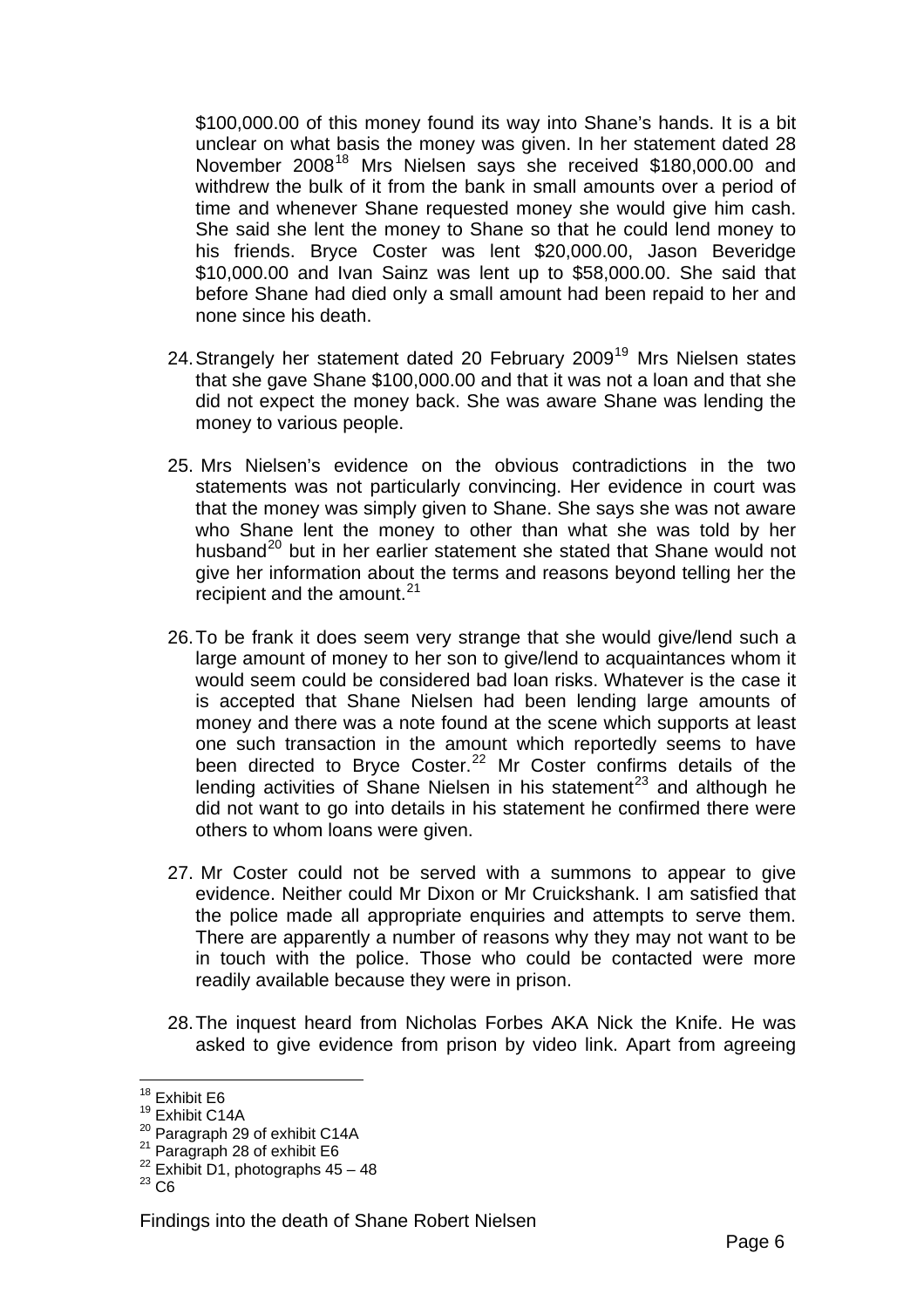that he is a member of the Finks he was adamant in reasonably colourful terms that he did not want to give any evidence. He was not helpful. I could have dealt with him for contempt but saw little point in doing so. He stated he was in prison awaiting sentence for refusing to give evidence before the Crime and Misconduct Commission over unrelated matters to this inquest.

- 29. Ivan Sainz gave evidence also by video link from prison. He is serving 5 years for robbery. He knew Shane having met him through Jason Beveridge. He had met Shane in 2005 and had not seen him for some 6 months prior to his death. He had seen Shane smoke "Ice". He said he had never borrowed any money off Shane but he had sold him a car for around \$7,000.00 He did not know anything about any money lending. It is unlikely he told the inquest everything he could.
- 30. The information provided in paragraphs 15 to 29 is off course not the whole story. This inquest is not determining what happened in either of the violent incidents referred to, or the extent of Shane's money lending arrangements or to what extent he was involved in outlaw motorcycle gangs. It is simply relevant to note that Shane was clearly involved, perhaps on the fringes, with some murky elements. He was a direct witness in two very violent incidents involving rival outlaw motorcycle gangs and the possibility that someone associated with those incidents, or someone to whom he had lent money to, may have wanted to harm Shane cannot be discounted.
- 31. Jason Beveridge provided police with a statement and also gave evidence. He stated that after the two incidents involving the bikies that Shane became paranoid about bikies, he was smoking more "Ice" and that he had taken to having a pistol with him. Shane had told him about a cut down rifle that he had. Mr Beveridge had also heard about an incident where Shane had apparently put a gun to his head and said he would kill himself. Shane denied this occurred when it was put to him by Mr Beveridge later. He confirmed the information that was contained in his statement in evidence although he was reluctant to tell the Court very much more until pressed. The basis of his evidence is that the threatened suicide incident was perhaps more of a silly carry on than a distinct suicidal threat/ideation. He confirmed that Shane had been acting in a paranoid manner about retribution from the Rebels after his two experiences. He was aware that Shane may have been lending money but he was either unable or unwilling to provide any details. He made mention of a number of persons who may have had involvement with Shane but was usually unable to provide any information as to surnames, including that of a person "Greg" whose funeral he says he had since attended. Ultimately I do not think Mr Beveridge has been forthcoming about everything he knew but I do not get the impression that he was directly involved in the circumstances leading up to Shane's death other than on the periphery.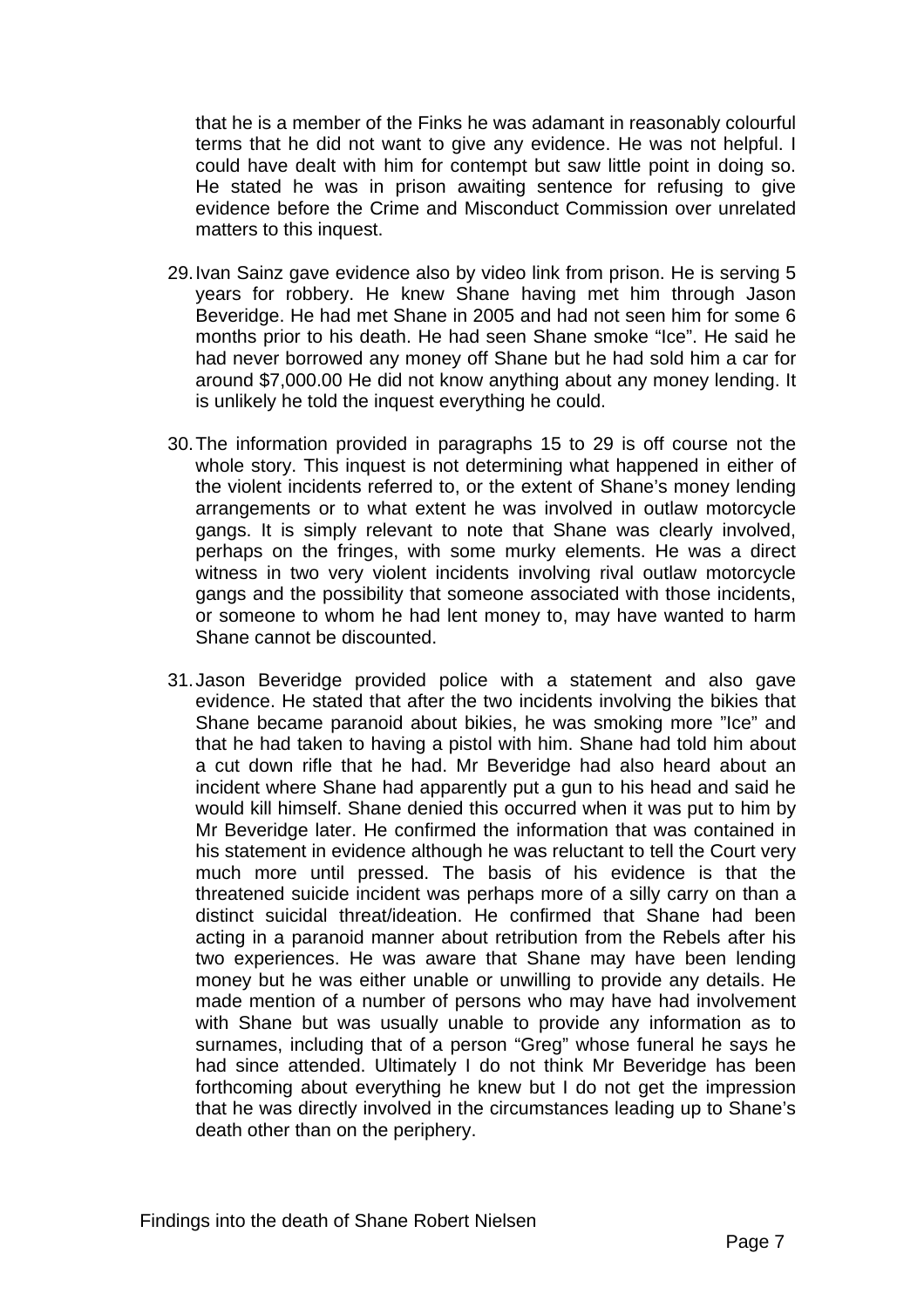- 32. Mellissa Marshall was eventually located by Police and served with a summons. She made her availability to give evidence difficult but eventually gave telephone evidence. She is Darryelle Dixon's exgirlfriend and the mother of their child. She says she was having contact with Mr Dixon 2 to 3 times weekly with him until recently. His apparent absence does seem to coincide with her being first contacted by police to serve her with a summons and to gather more information concerning Mr Dixon's whereabouts. It is clear that Mr Dixon has been avoiding police, is no longer at his bail address and did not want to give evidence before the inquest. She confirmed that Shane Nielsen was depressed but in the context of being fearful for his safety. She was not altogether helpful and I think it can be taken that she would not want to give evidence implicating Mr Dixon. She did give the impression that Mr Dixon was Shane's friend, they saw Shane frequently and he was genuinely liked by the group.
- 33. On the issue of Shane's conduct or paranoia in the six months leading up to his death or at least following the two disturbing incidents he was involved in, there is ample evidence that this was the case. Mr Beveridge, Mr Coster, Ms Marshall, Mr and Mrs Nielsen, and his neighbours Mr and Mrs Orrock refer to a change in behaviour some 6 months prior to Shane's death. It seems that he had taken to accessing firearms and the note he left in his safe is indicative of a degree of apprehension regarding his future. It is easy to accept that considering the nature of the company he was keeping, coupled with the two incidents of violence, he may have been increasingly uneasy about whether or not he may be a target himself.
- 34. In her written statements to the Coroner Mrs Nielsen was adamant that Shane would not commit suicide. She says that he was raised in an environment where suicide was condemned and that she would tell him as he grew up that people who committed suicide were cowards and that it took a lot more guts to live in this world. She says that Shane once remarked *"I'd never shoot myself because if you don't do it right you can end up a head on a pillow, and I wouldn't want to put you through it, but somebody else might".* This is certainly a strange topic to be speaking about apparently to someone as they were growing up. I have not placed any weight on Mrs Nielsen's evidence about whether or not Shane was unlikely to commit suicide. It is not uncommon in this jurisdiction and understandable for family and friends to want to believe that their loved one would not commit suicide, often in the face of strong evidence to the contrary. In this case it is the facts that need to be considered.

#### **The Circumstances leading up to and finding Shane**

35. Shane was at his parents' house at Morayfield until about 10.00 pm on 31 December 2005. His father reports that when Shane left he was in a good mood and happy and Shane said he would see his father the next day.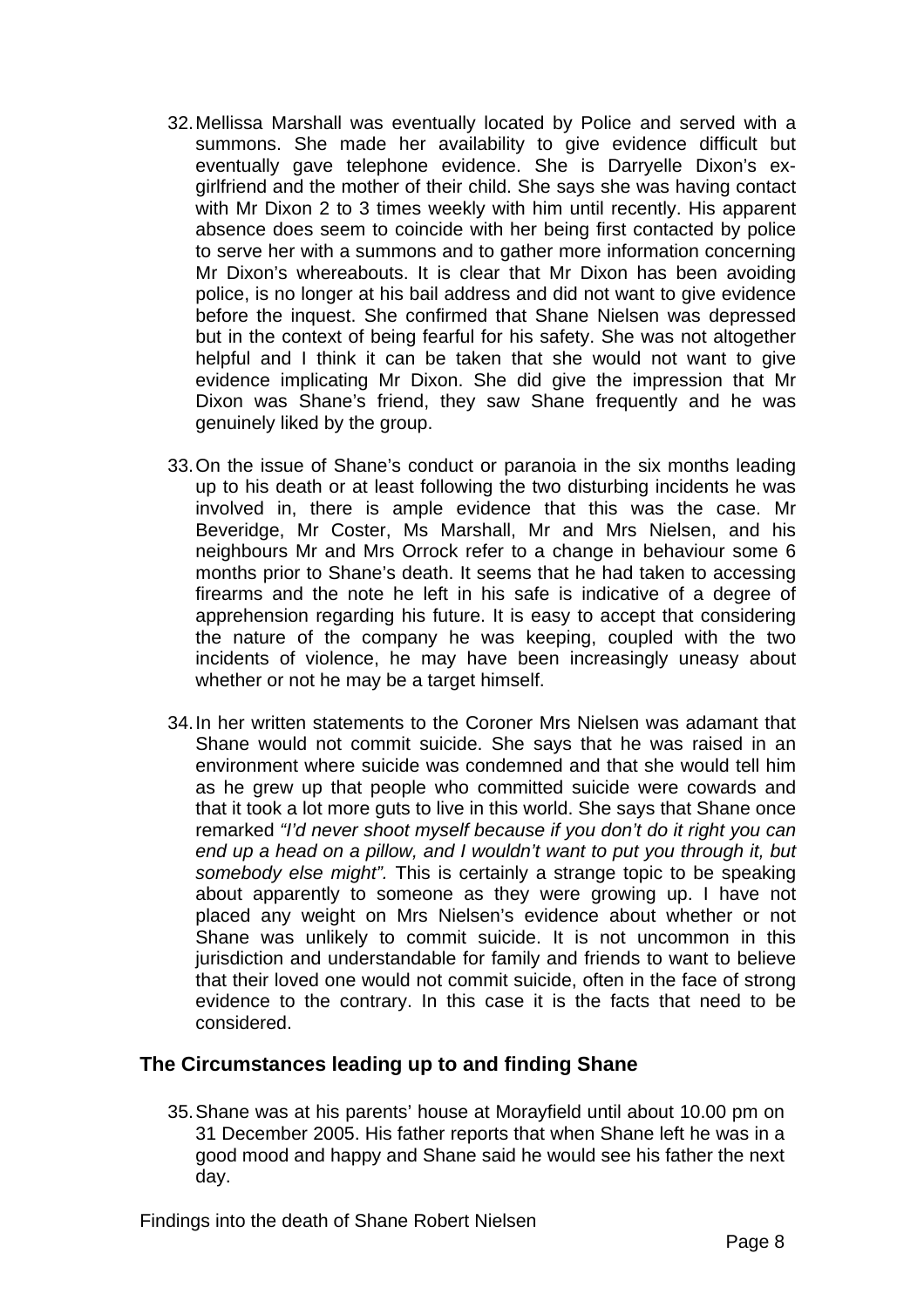- 36. Mrs Orrock recalls hearing the stereo coming from Shane's house late that evening. At about 2.00 pm on 1 January 2006 Mrs Orrock heard a bang coming from what she believed was his shed. She expanded on the events of the 1 January 2006 when she gave evidence. The events of that day were no doubt disturbing and she has been receiving therapy and as a result has been encouraged by her therapist to recall the events. Mrs Orrock now remembers hearing Shane on his back porch sometime that morning of 1 January 2006 swearing to someone else there. The swearing was more in the form of laughter than anger.
- 37. Mr Orrock recalls a white utility motor vehicle being at Shane's house the morning of 1 January 2006 which he had not seen before. He heard voices and laughter and some swearing (not angry) in the back yard before he left for work that morning between 10.00 am and 11.00am.
- 38. I find that on the basis of the evidence of Mr and Mrs Orrock that Shane was not alone during some part of the morning of 1 January 2006 and that he was having a conversation with someone for some period of time. The importance of this evidence is that the identity of that person is not known but considering what subsequently occurred it is surprising that this person/s never came forward and told anyone about that visit. I am not suggesting that this person/s had a direct involvement with what occurred some hours later but they would have known that they were potentially an important witness, particularly as to Shane's state of mind.
- 39. In her first statement given to police Mrs Nielsen recalls that Shane visited their house on 31 December 2005 and had spent most of the day at the house with his father, herself and her mother-in-law. They had been drinking during the afternoon. He left at about 10.15 pm to go home. She believes that she had a missed call from him at about 11.50 pm that night. On Tuesday she had not heard from Shane and this was unusual. She tried to ring him at about 5.00 pm and when she could not contact him she thought she would visit him whilst on her way to pick up food for herself and her family.
- 40. Later that afternoon at about 5.10 pm Mrs Nielsen attended her son's residence and found her son deceased in his lounge room. Mrs Nielsen had gained access to the locked premises by using her own set of keys. Shane's usual practice when at home was to leave the front door open and the screen door locked. On this occasion Mrs Nielsen was able to open the security door without using a key and was able to open the wooden front door with the key. The screen door can only be locked with a key however the front door can be locked by pulling it shut and a key is not needed.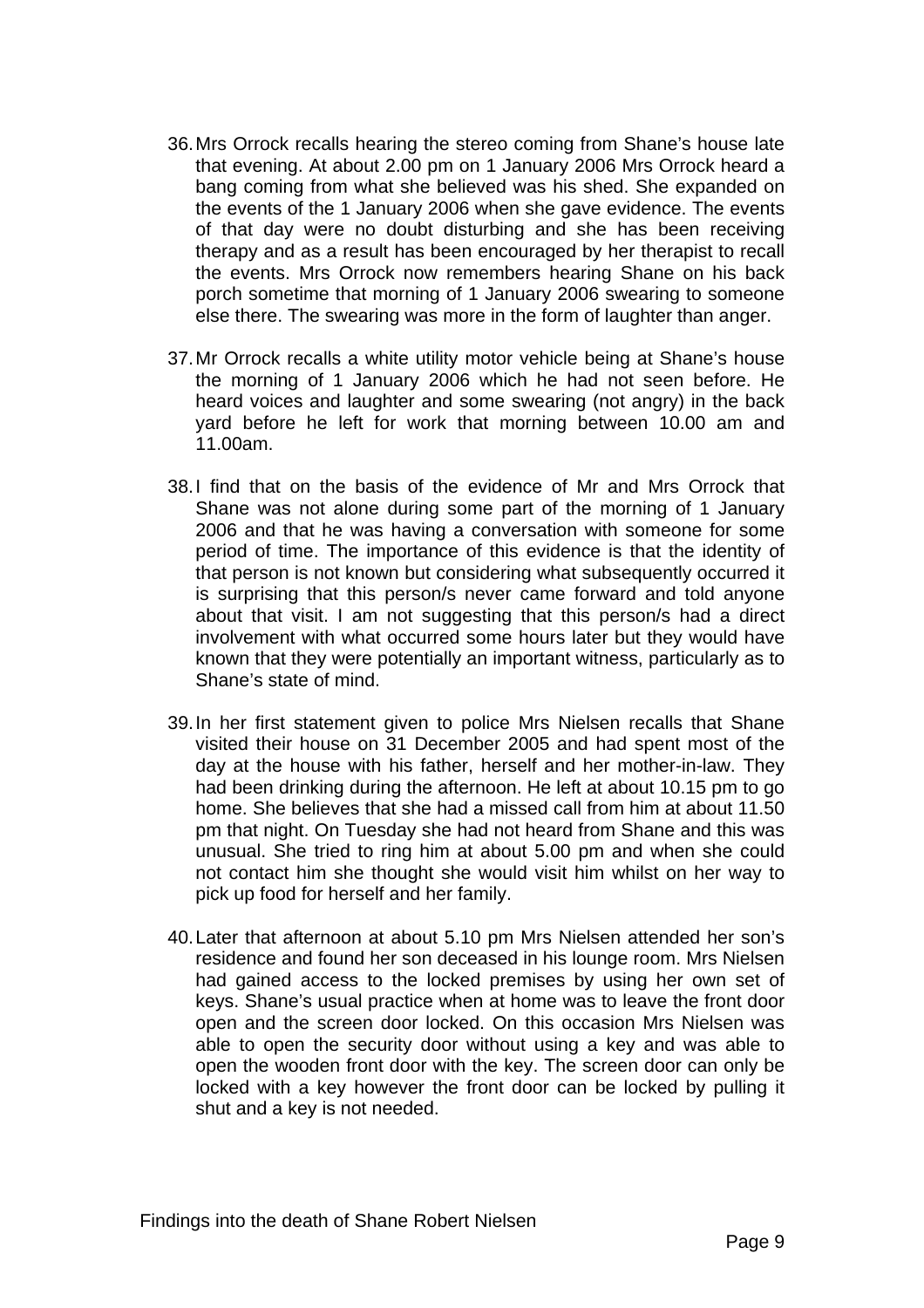- 41. Mrs Nielsen saw her son sitting in his lounge chair and screamed. Shane was not wearing a singlet or a shirt and she says he would always wear at least a singlet.
- 42. Mrs Orrock came out of her house in response to Mrs Nielsen's scream. Mrs Nielsen was hysterical and Mrs Orrock could only work out that something had happened. Mrs Orrock called an ambulance and then went to the house and found Shane in the lounge chair with a gun across his lap. She felt for a pulse and could feel he was still warm. She recalls turning off the television which was on loudly.
- 43. In the week following Shane's death Mrs Orrock recalls a person with a beard and leather jacket and riding a motorcycle up and down the street two or three times. The description of the motorcycle puts in the category as resembling what we would understand to be a Harley-Davidson type motorcycle.

## **The police investigation**

- 44. The First Response Handbook for Police officers states that in relation to potential suicides: *"the death should be treated as suspicious until such time as investigations clearly indicate that the deceased met death without the intervention or assistance of another person. Treating the death as suspicious involves complying with the procedures for the investigation of a major incident."[24](#page-10-0)* This essentially reflects the position as set out in section 8.5.1 of the Operating Procedures Manual (OPM) and the State Coroners Guidelines.
- 45. Detective Senior Constable ("DSC") Gary Beddoes was attached to the Caboolture Criminal Investigation Branch ("CIB"). He attended the scene after other police were in attendance. When he left later that night he considered his part in the investigation was completed. It was not until some time later, presumably due to the persistence of Mrs Nielsen that CIB were brought back into the investigation and on 9 November 2006 he prepared a report to the Coroner.
- 46. It is fair to say that DSC Beddoes and other police officers who attended that day came to a very early conclusion that Shane Nielsen had committed suicide. After that conclusion was reached the CIB officers withdrew and the investigation was then handed over to and conducted by Constable Crabtree, a very junior police officer who is no longer with the police force.
- 47. Constable Crabtree was sworn in on 3 August 2005 so at the time of Mr Nielsen's death she had 4 months experience. She had not previously been involved in a death investigation. She seems to have assumed that the cause of death was from suicide as this is what is stated in the Form 1 which was sent to the Coroner that day or shortly

#### Findings into the death of Shane Robert Nielsen

<span id="page-10-0"></span><sup>&</sup>lt;sup>24</sup> Page 74 First Response handbook,  $7<sup>th</sup>$  edition, October 2007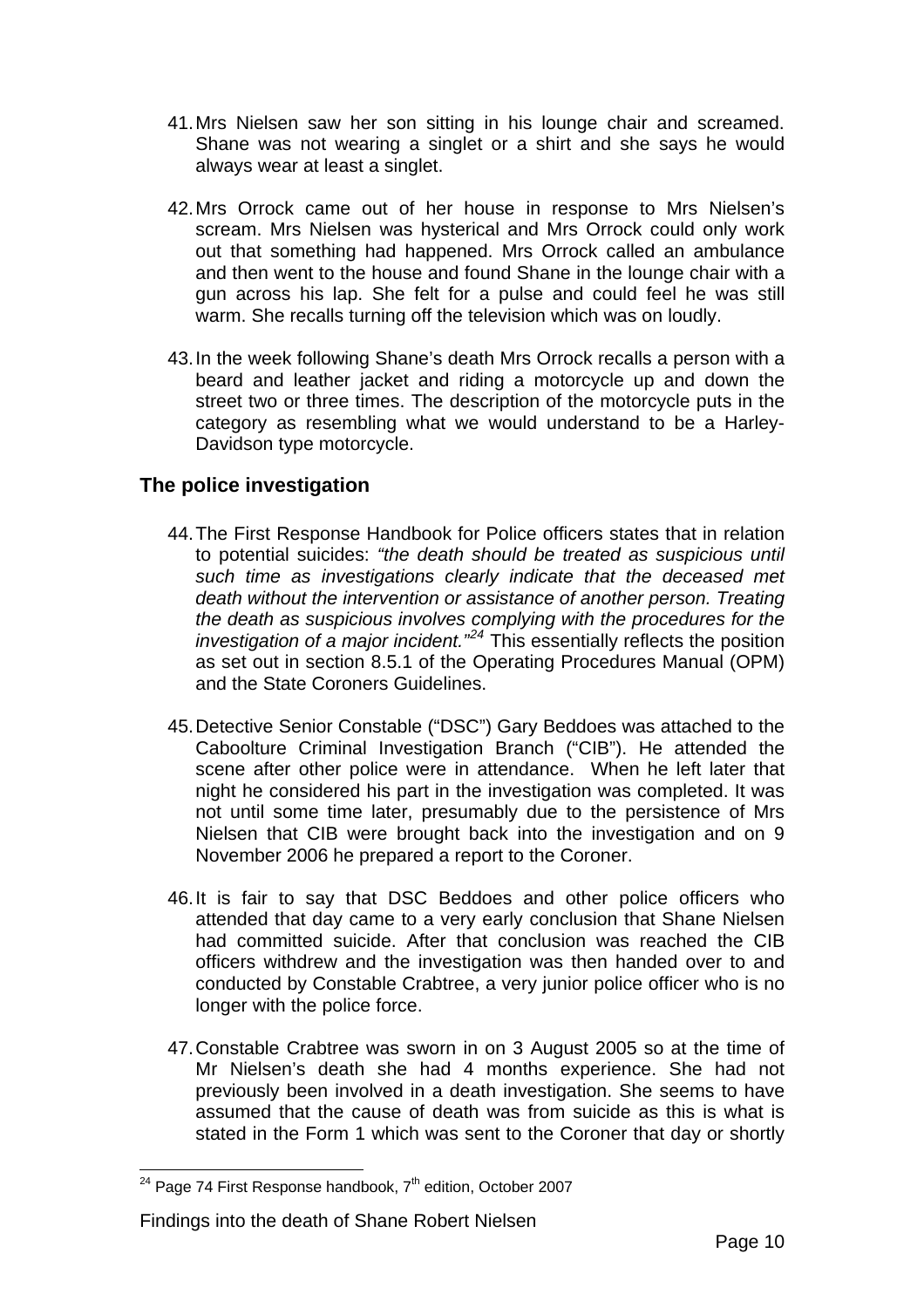after. She stated that her main concern was to complete the paper work. She was not aware of any guidelines relating to treating such a death as suspicious until investigations indicated otherwise. At the point of completing the Form 1 she did not think she had to further actively investigate the death. Her belief was that the conclusion that Mr Nielsen's death was a suicide was formed within half an hour and it would seem her belief was made in consultation with other more senior officers such as Senior Constable ("SC") Bazzo and DSC Beddoes.

- 48. Constable Crabtree's evidence was that the note found by Mrs Nielsen was given to her some time later and she simply placed it on the file. A short time after this, the file was dispatched to CIB for consideration. She did not actively make any enquiries about the note.
- 49. SC Bazzo was Constable Crabtree's partner on 1 January 2006 and he attended the scene with her. He decided she should take responsibility for reporting the death to the Coroner. This was in order to give her experience and on the basis that he would oversee her initial report to the Coroner. He saw the shortened firearm across Shane Nielsen's lap and also a miniature six shot revolver on a side table to his left. He decided to call out officers from the CIB as part of usual police procedures but he had by that time formed a view that this was a suicide.
- 50. The conclusion reached by the police as to why Mr Nielsen's death was a suicide was due to a number of issues. Firstly, there was no sign of forced entry to Mr Nielsen's house. As DSC Beddoes understood, Mrs Nielsen had to open the front door to gain access however he made no check of the locking mechanism of the security door at the front. No fingerprints were requested to be taken of the front door however it is apparent that the security door did need a key to lock it but the wooden door could be closed by simply pulling it shut.
- 51. Secondly, it was seen that there was no sign of a struggle in the premises which were clean and tidy. There were no injuries of a defensive nature found on Mr Nielsen.
- 52. Thirdly, the fact that the firearm was across his lap and the way Shane Nielsen was seated. A .22 calibre shortened rifle being approximately 40 cm in length was located across Shane's lap. There was a contact gunshot wound to the left temple.
- 53. Gunshot residue was located on the back of Mr Nielsen's right hand. It is understood that Mr Nielsen was right-handed and this was thought to be consistent with the proposition that he held the firearm in his left hand to inflict the wound to his temple area with the firearm then falling across his lap and on top of his right wrist.
- 54. The fact that there was no suicide note did not give any reason to doubt that conclusion. Often that is the case.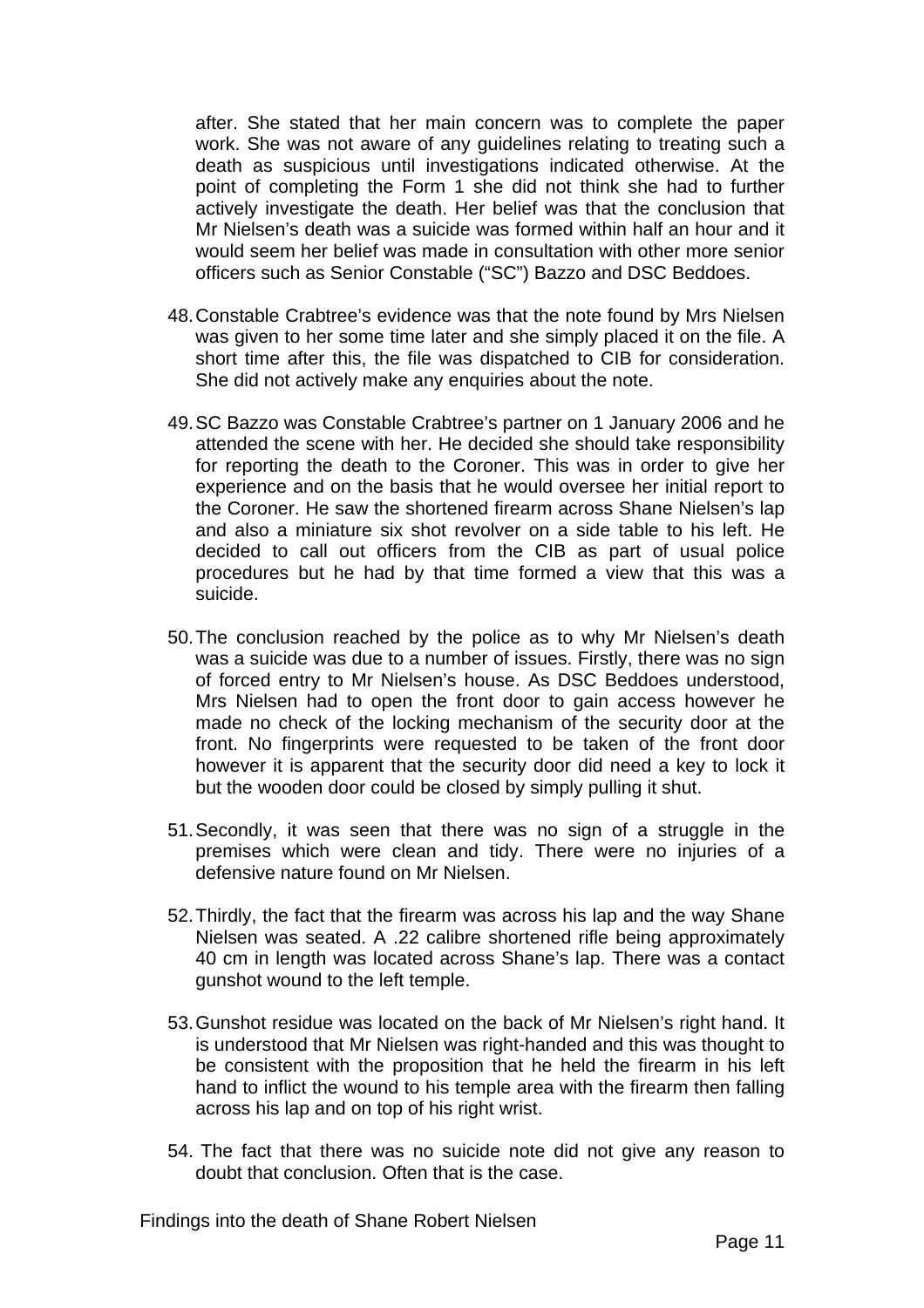- 55. SC Bazzo recalls that Mrs Nielsen raised with police on the night of Mr Nielsen's death that she believed this was a homicide and he passed this information on to the CIB officers. He was also aware that night that Shane Nielsen was a witness to a murder involving an outlaw motorcycle gang. This apparently did not raise any suspicions for him. He did not think it relevant to include that suspicion in the Form 1 report to the Coroner.
- 56. Sergeant Drohan and Constable Leonforte were the first to arrive on the scene and secured the premises. After officers Crabtree and Bazzo arrived, Sergeant Drohan conducted a door knock of neighbouring houses. He had also formed a view that it was a suicide. It was not until 27 June 2006 that Sergeant Konowalenko conducted a further door knock to talk to neighbours including Mrs Orrock who had already provided a statement in April. He did so to give Constable Crabtree a hand. Mr Orrock was not spoken to until November 2006. Sergeant Konowalenko performed his task on the understanding that it was a suicide.
- 57. Located on a kitchen bench was an open bottle of alcohol and an empty glass was located at Mr Nielsen's feet. SC Ford attended as a Scenes of Crime officer and took photographs and checked for fingerprints from the glass and bottle of Bourbon. None were found although they are good surfaces for finding fingerprints. I accept that if the glass had been used constantly there would be smudging and not a lot would be found. He did not fingerprint the front door because there was no sign it had been forced and door handles are not good surfaces for finding fingerprints. Neither of the weapons found at the scene were checked for fingerprints as he considered they would not be suitable for a powder fingerprint examination. Not surprisingly an examination some 3 years later did not reveal anything of value on the weapon. SC Ford had been told by attending police that this was a case of suicide.
- 58. Sergeant Graham is a Forensic Services officer and had experience in examining firearms. He tested for gunshot residue by taking swabs of the hands. These were later tested by Gary Asmussen, a scientific officer. The effect of their evidence is that there was one discharged cartridge in the shortened .22 calibre bolt action single shot rifle. In such a firearm you would not expect leakage of GSR from the chamber or trigger end but from the muzzle of the gun. Gunshot residue was found on the back of the right hand. The photographs show the muzzle was resting on Mr Nielsen's right hand and it would be expected to locate GSR on Mr Nielsen's right hand from the muzzle. This could be from a build up of GSR if it had not been cleaned or from the muzzle in the course of firing if it ended up in that position. It would not be likely for GSR to be found on the firing hand if Mr Nielsen had fired it himself. This evidence does not exclude the possibility of the gun being used by Mr Nielsen in his left hand and finding its way on to his lap and on his right hand after firing. It also does not exclude the possibility of the gun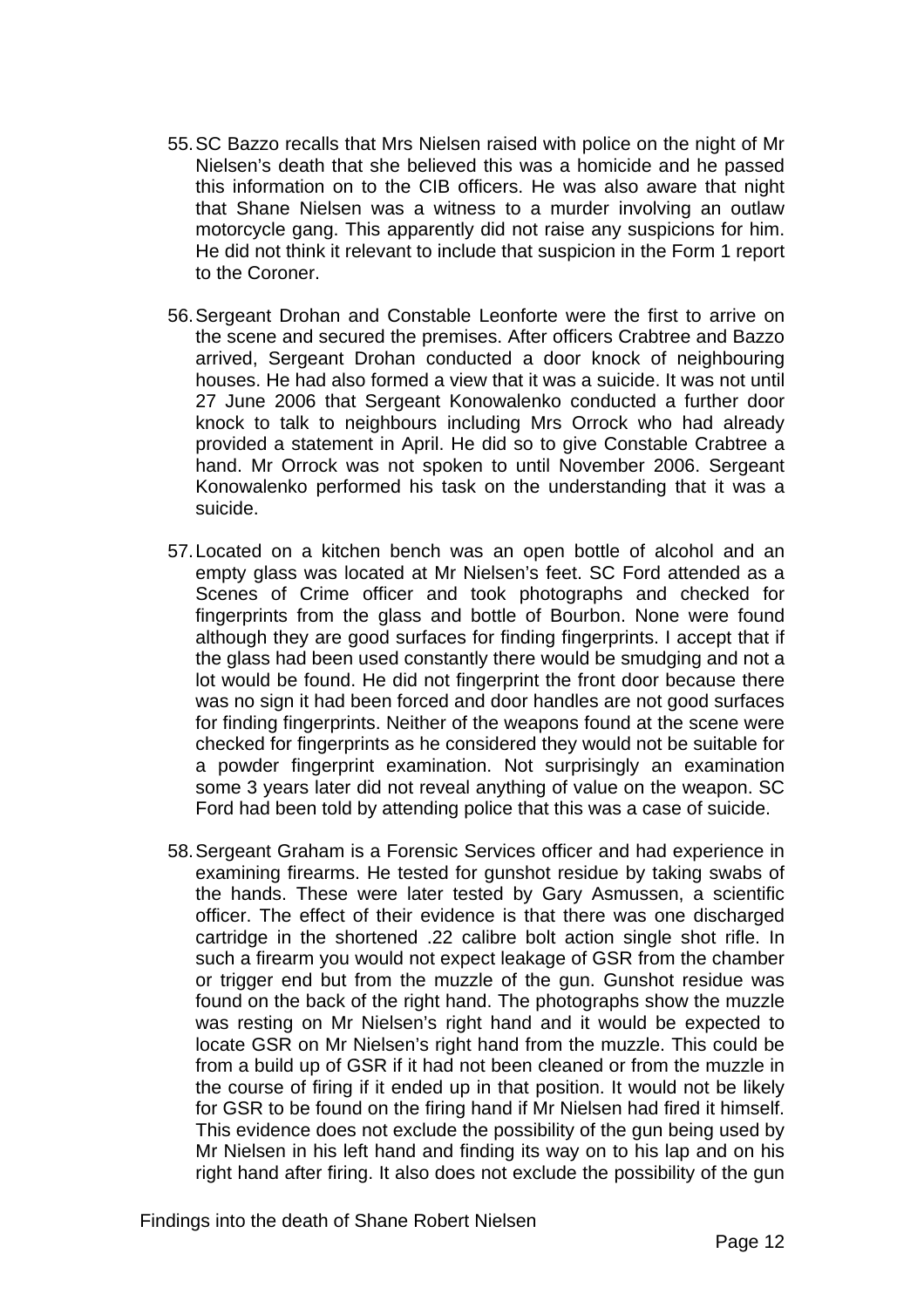being placed on Mr Nielsen's lap and resting on his right hand on the gun by someone else.

- 59. Once CIB decided that Mr Nielsen's death was not a homicide the responsibility for investigation came back to SC Bazzo who said that as soon as the Form 1 to the Coroner was completed that was the end of the investigation. Very surprisingly, given his seniority, SC Bazzo did not seem to be aware of the various guidelines referred to previously that police should consider a death such as this as suspicious until investigations indicated otherwise.
- 60. Police were not at that time aware of the note found in the safe which I will refer to shortly. That probably came into police possession some time later but even so on the night in question his family were suggesting to police that third parties were involved. Police intelligence should have been easily able to link Shane as being a witness in the murder of Mr Walton and SC Bazzo was in fact aware of this. The report to the Coroner prepared by DSC Beddoes in November 2006 confirms that the detail of this information was given to police by Geoffrey Nielsen on the night of 1 January 2006 and was confirmed with police officers on the Gold Coast. It is apparent that Shane Nielsen in fact made admissions to possessing a Ruger 357 for which he was charged and convicted. Combined with the evidence of money lending that was found at the scene, and the fact that he was right handed this should have put police on notice that more investigation needed to be made before the death could be treated as not being suspicious.
- 61. But there is more. At the scene police found 9 mobile telephones. A small amount of amphetamine was found. Subsequently efforts were made to check some of the sim cards and numbers that had been dialled without what appears to be little success. One phone had a text message dated 24 December 2005 saying "Merry Xmas big boy. Thanks fella. Enjoy morrow hav beer with ya old man 4me. It gets better buddy smile thru it let the grey hair do its thing, Catc". The phone was registered to a Brett Small to an address that turns out to be a Bunnings Hardware. Mr Small was not known there and has not been located, if he exists at all.
- 62. Sometime shortly after his death Mrs Nielsen arranged a locksmith to open a safe Shane had in the third bedroom. In the safe she found the note previously described which she says was in his hand writing. She does not remember when she took it to a police but clearly it was at some stage given to Constable Crabtree. Police records suggested that it was some time in April and that would appear to be the case because the statements taken from Mr and Mrs Nielsen on 16 March 2006 made no reference to it or some of the concerns that were being suggested by them subsequently.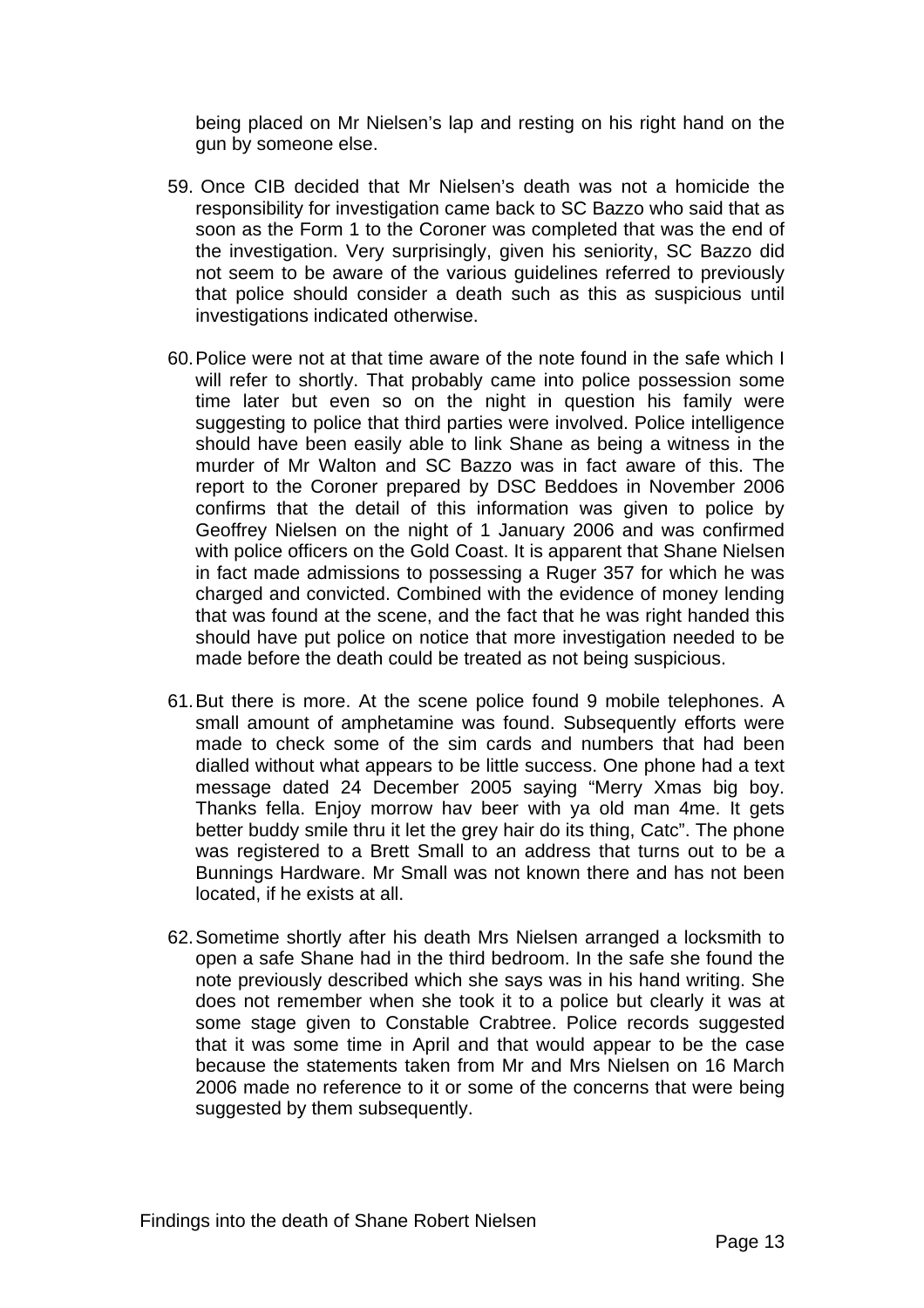- 63. It is apparent that Mrs Nielsen subsequently attended almost weekly at the police station to try and talk to Constable Crabtree about her concerns.
- 64. Detective Sergeant Shane Stirling is an experienced detective currently attached to the Homicide Unit. He was asked to provide an opinion and advice to the Coroner as to the adequacy of the investigation. He did not disagree with the opinion reached as to it being suicide but noted a number of matters that required attention including:
	- a) Further investigation should have been conducted in respect to various mobile telephones found at the dwelling;
	- b) Kris and Darryelle Dixon should have been interviewed;
	- c) The weapon should have been fingerprinted;
	- d) A more comprehensive door-knock should have been conducted at the time or at least more detailed notebook statements taken;
	- e) DNA samples should have been taken of the glass found and the weapon;
	- f) Once Constable Crabtree had the note it should have been investigated by CIB as to the identity of the persons listed and they spoken to;
	- g) The money lending activities warranted some investigation as did the association with outlaw motorcycle gangs;
	- h) Mr Dixon's girlfriend should be spoken to;
	- i) He agreed that there were elements at the scene which suggested suicide such as no disturbance or forced entry but that other elements need to be excluded or included and he thought you would need longer than 30 minutes to come to that conclusion and it should have been treated as something more than it was and probably looked at a bit further; and
	- j) It did not seem appropriate that a junior first year constable was investigating unless she was receiving guidance and assistance from a more senior officer.

### **The Autopsy**

- 65. Dr Kathyrn Urankar, a staff specialist forensic pathologist, performed an external and internal autopsy examination and took toxicology samples. The main injuries found was a single gunshot wound to the head. The entrance wound was in the left temporal region with the bullet coursing upwards and backwards through the brain. The bullet did not exit the head and was found located between the skull and the scalp. There was soot staining of the rim of the entrance wound with a patterned mark suggesting it was a contact-type injury. There was mixed inflammatory cell infiltrate around the entrance wound suggesting survival for some time following the injury. Toxicology found a level of alcohol of 0.16% but as this was from chest cavity blood the result is to be interpreted cautiously.
- 66. Dr Urankar stated that the location of the wound in the temporal region of the head, the tract of the bullet upwards and backwards and the fact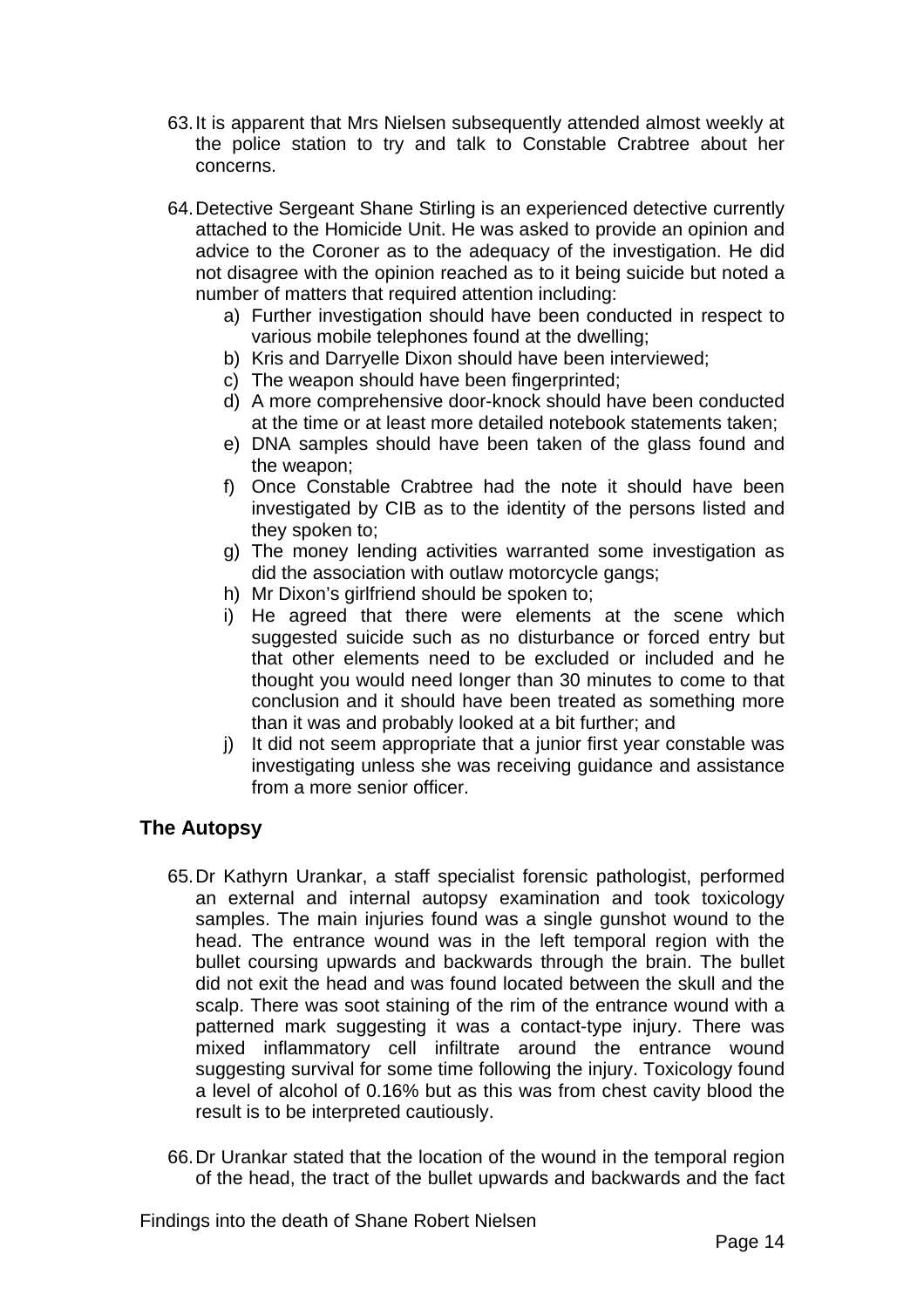it was a contact wound were consistent with a suicide. Dr Urankar had researched a scientific study which found that in 8% of suicides by gunshot wounds the person used their less dominant hand. She was able to demonstrate that it was relatively easy for someone to hold the particular weapon in their non-dominant hand to inflict a similar wound.

67. Under cross examination she agreed that homicide could not be excluded.

## **Summary of Findings**

- 68. There may have been indicia at the scene that were consistent with the death being from suicide. The police OPM clearly states that an apparent suicide should be treated as suspicious until such time as investigations indicate otherwise. In this case it seems the decision was made in about 30 minutes. How that decision could be made without further investigation astounds me. Very early in the events of the evening police were aware that Shane Nielsen's parents thought others might be involved. There was certainly evidence that Shane had been involved as a witness in the killing of Mr Walton 6 months earlier and this involved outlaw motorcycle gangs. Shane Nielsen had been found possessing a Ruger pistol. There was evidence of some money lending. A number of mobile telephones were found as were some drugs. Shane was right handed and the scene at least suggested he used his left hand to shoot himself. Those circumstances warranted further investigation there and then but this did not occur until much later. The officers from the CIB left the scene and although Scenes of Crime took photos no fingerprints or DNA was attempted on the firearm. The investigation was handed over to a junior uniformed Constable of 4 months experience. She and many of the other officers who attended did not have any knowledge of the OPM which stated an investigation in those circumstances should consider Mr Nielsen's death as suspicious of third party intervention until satisfied otherwise. No other investigations then took place. There seemed to have been some confusion as to who was doing what and who was responsible for investigating. Constable Crabtree's main thoughts were to ensure she completed the paper work correctly. It is understood that mentoring and advice to junior officers was available to Constable Crabtree but the evidence did not lead me to a conclusion this was particularly effective and was largely ad hoc.
- 69. When the note was handed over to the police it was placed on a file and then sent to CIB for an overview. It was only after Mrs Nielsen's continued persistence that DSC Beddoes was brought back on to complete a report to the Coroner. A review by an experienced homicide detective, at the request of the Coroner found a number of deficiencies in the investigation, most of which could not be adequately addressed some 2 to 3 years later down the track.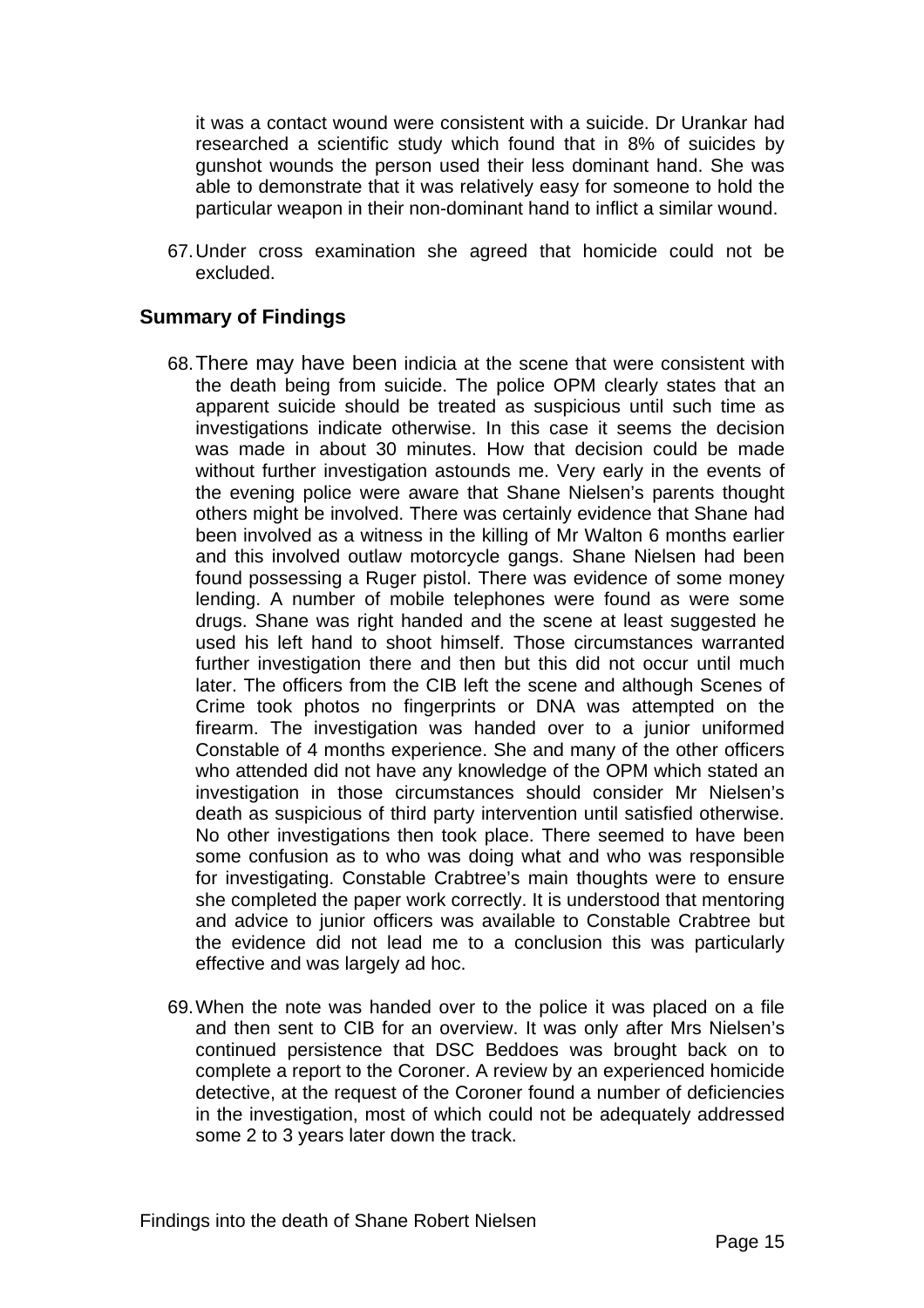- 70. Shane Nielsen was undoubtedly mixed up to some extent with members of outlaw motorcycle gangs including a number whom it is clear were willing to use extreme violence including killing. He was involved in two incidents directly. He was lending large amounts of money to a number of persons who have not repaid that money. He was reportedly anxious and paranoid about retribution from those sources and had taken to possessing firearms. He left a note about who he thought should be considered if something happened to him. None of this was investigated until much later and then not completely. Many of the potential witnesses have made themselves absent.
- 71. Although there is no evidence which directly implicates any one person in Shane's death, third party involvement simply cannot be excluded. There are just too many suspicious possibilities. To that extent an open finding will be made.

#### **Findings required by s45**

72. I am required to find, as far as is possible, who the deceased was, when and where he died, what caused the death and how he came by his death. As a result of considering all of the material contained in the exhibits and the evidence given by the witnesses I am able to make the following findings in relation to the other aspects of the death.

The identity of the deceased was: Shane Robert Nielsen

 How he died: Shane Robert Nielsen died from a gunshot wound to the head. The state of the evidence is such that it remains open as to whether Shane Nielsen discharged the firearm into his head with an intention of taking his own life or whether some third party/parties were involved in inflicting the gunshot wound.

The place of death was: 26 Mellino Drive, Morayfield, Queensland.

The date of death was: 1 January 2006.

The formal cause of death was:

1(a) Gunshot wound to the head

#### **Concerns, Comments and Recommendations**

73. Section 46 of the Act provides that a coroner may comment on anything connected with a death that relates to public health or safety, the administration of justice or ways to prevent deaths from happening in similar circumstances in the future. In this case the adequacy of the police investigation has been found to be wanting. As a result a number of avenues of investigation were not taken, or were taken late when the trail was perhaps lost. The investigation was left in the responsibility of a junior police officer, who no doubt had access to varying mentoring arrangements and access to senior officers for advice, but this did not seem to have been utilised or her investigation supervised. A thorough